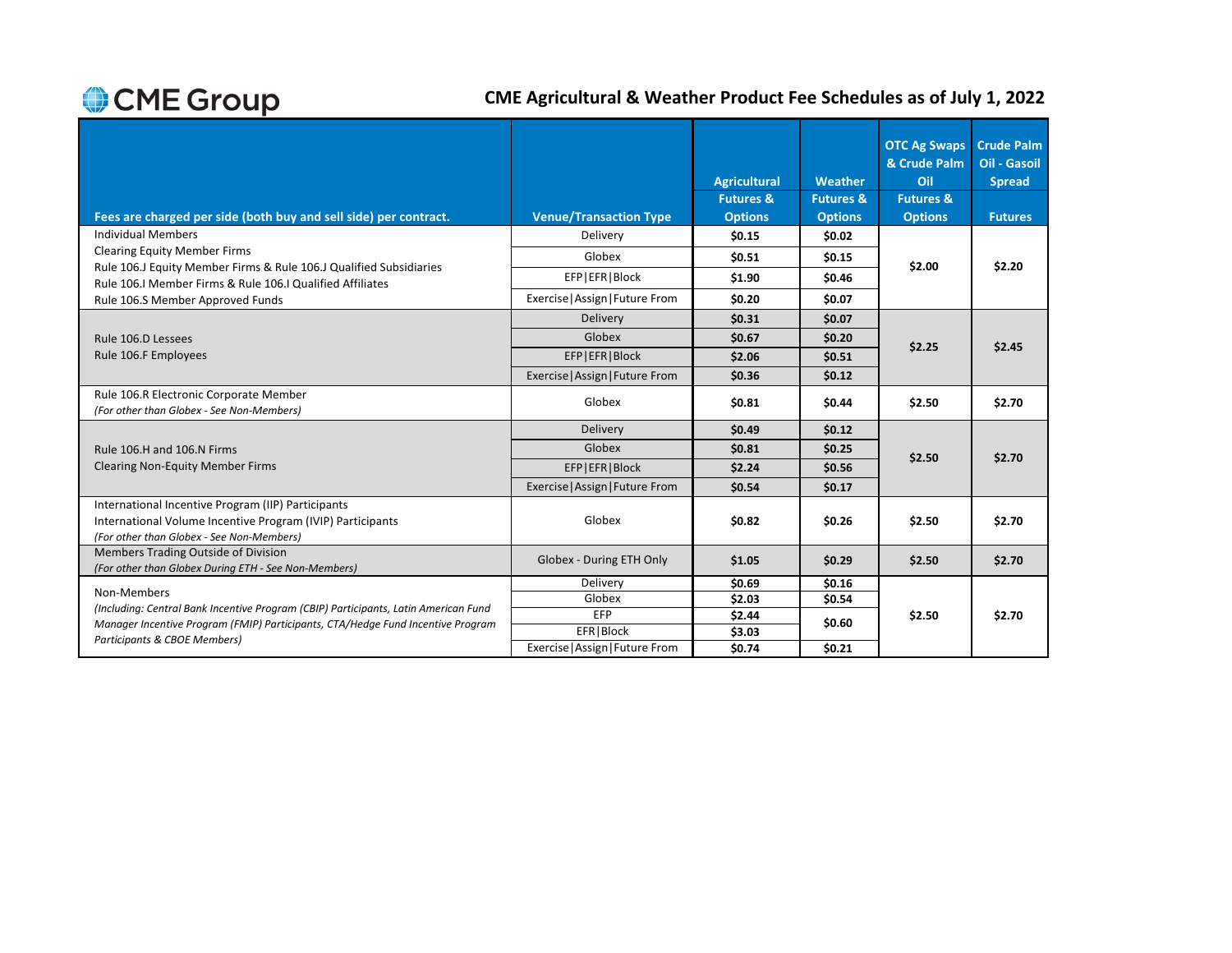## **CME Agricultural & Weather Product Fee Schedules as of July 1, 2022**

|                                                                                                                                                                                                                                                                                                                                                                               | <b>CME Agricultural Product Volume Discounts</b>                                                                                                                                                   |                                        |                              |                                                            |                                        |  |  |  |  |  |
|-------------------------------------------------------------------------------------------------------------------------------------------------------------------------------------------------------------------------------------------------------------------------------------------------------------------------------------------------------------------------------|----------------------------------------------------------------------------------------------------------------------------------------------------------------------------------------------------|----------------------------------------|------------------------------|------------------------------------------------------------|----------------------------------------|--|--|--|--|--|
|                                                                                                                                                                                                                                                                                                                                                                               | On a tiered basis, the Exchange fee for electronically traded Livestock & Pork Cutout Futures will be reduced for trading volumes exceeding<br>designated monthly average daily volume thresholds. |                                        |                              |                                                            |                                        |  |  |  |  |  |
| <b>Member Firms</b>                                                                                                                                                                                                                                                                                                                                                           | <b>Livestock Futures</b>                                                                                                                                                                           |                                        | <b>Individual Members</b>    | <b>Livestock Futures</b>                                   |                                        |  |  |  |  |  |
| <b>Eligible Participants</b>                                                                                                                                                                                                                                                                                                                                                  | <b>Average Daily</b><br><b>Volume Threshold</b><br>(Sides)                                                                                                                                         | <b>Exchange Fee</b><br><b>Discount</b> | <b>Eligible Participants</b> | <b>Average Daily</b><br><b>Volume Threshold</b><br>(Sides) | <b>Exchange Fee</b><br><b>Discount</b> |  |  |  |  |  |
|                                                                                                                                                                                                                                                                                                                                                                               | $0 - 1,000$                                                                                                                                                                                        | none                                   |                              | $0 - 500$                                                  | none                                   |  |  |  |  |  |
| <b>Clearing Members</b><br>Rule 106.J Equity Member Firms                                                                                                                                                                                                                                                                                                                     | $1,001 - 2,500$                                                                                                                                                                                    | \$0.16                                 | <b>Individual Members</b>    | $501 - 1,000$                                              | \$0.16                                 |  |  |  |  |  |
| Rule 106.I Members                                                                                                                                                                                                                                                                                                                                                            | $2,501 - 7,500$                                                                                                                                                                                    | \$0.21                                 | Rule 106.D Lessees           | $1,001 - 1,500$                                            | \$0.21                                 |  |  |  |  |  |
| Rule 106.S Member Approved Funds                                                                                                                                                                                                                                                                                                                                              | > 7,500                                                                                                                                                                                            | \$0.26                                 |                              | > 1,500                                                    | \$0.26                                 |  |  |  |  |  |
| Volume is aggregated by account owner across accounts, within a single<br>clearing/billing firm. Clearing Members and their related 106.I. Member(s)<br>accounts will be treated as one firm for purposes of the volume aggregation.<br>For Rule 106.S Member Approved Funds, their associated volume will be<br>aggregated with their related Rule 106.J Equity Member Firm. | Volume is aggregated per trading account within a single<br>clearing/billing firm.                                                                                                                 |                                        |                              |                                                            |                                        |  |  |  |  |  |

*The preceding fee schedule is provided by CME Group as a quick reference guide for general information purposes. Fees may be changed at any time without notice. This schedule in no way shall be construed as being an official rule of CME or any other CME Group subsidiary. Questions regarding this schedule may be directed to the EFS Hotline at 312.648.5470.*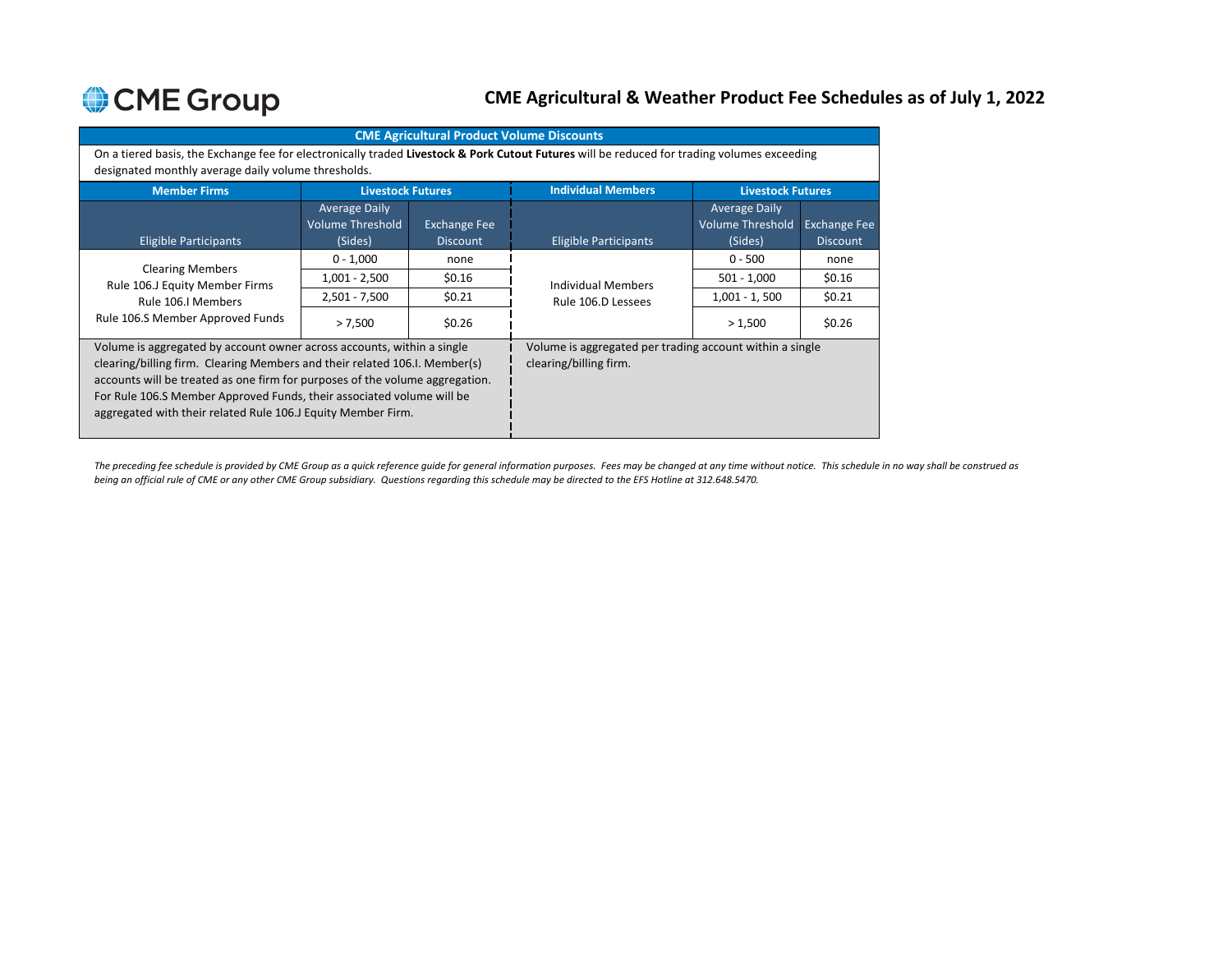### **CME Equity Product Fee Schedules as of July 1, 2022**

|                                                                                                                              |                                                                |                     |                |                |                            |                        |                     |                                     | <b>Total Return Index</b>                 |                                       |                |
|------------------------------------------------------------------------------------------------------------------------------|----------------------------------------------------------------|---------------------|----------------|----------------|----------------------------|------------------------|---------------------|-------------------------------------|-------------------------------------------|---------------------------------------|----------------|
|                                                                                                                              |                                                                |                     | Nikkei/        |                |                            |                        | <b>Micro</b>        | <b>Executed with</b><br>< 24 months | <b>Executed</b><br>with<br>24 - 59 months | <b>Executed</b><br>with<br>60+ months | <b>USD</b>     |
|                                                                                                                              |                                                                | <b>Equity Index</b> | <b>TOPIX</b>   |                | <b>E-mini Equity Index</b> |                        | <b>E-mini Index</b> | to expiration                       | to expiration                             | to expiration                         | Ibovespa       |
| Fees are charged per side (both buy and sell side) per contract.                                                             | <b>Venue/Transaction Type</b>                                  |                     | <b>Futures</b> | <b>Futures</b> | <b>Options</b>             | Futures <sup>(5)</sup> | <b>Options</b>      | Futures <sup>(4)</sup>              | Futures <sup>(4)</sup>                    | Futures <sup>(4)</sup>                | <b>Futures</b> |
|                                                                                                                              | Delivery                                                       | \$0.30              |                | \$0.09         | \$0.09                     | \$0.01                 | \$0.01              |                                     | \$0.09                                    |                                       | \$0.10         |
| <b>Individual Members</b><br><b>Clearing Equity Member Firms</b>                                                             | Globex                                                         | \$0.80              |                | \$0.37         | \$0.35                     | \$0.05                 | \$0.04              |                                     |                                           |                                       | \$0.42         |
| Rule 106.J Equity Member Firms & Rule 106.J Qualified Subsidiaries                                                           | EFP   EFR   BTIC   TACO <sup>(1)</sup>                         | \$2.05              | \$2.05         | \$1.84         | \$1.84                     | \$0.19                 | \$0.19              | \$1.84                              | \$3.68                                    | \$7.36                                | \$1.85         |
| Rule 106.I Member Firms & Rule 106.I Qualified Affiliates                                                                    | $Block^{(3)}$                                                  |                     |                |                | \$0.36                     |                        |                     |                                     |                                           |                                       |                |
| Rule 106.S Member Approved Funds                                                                                             | Covered Futures <sup>(2)</sup>                                 | N/A                 | N/A            | \$0.38         | N/A                        | N/A                    | N/A                 |                                     | N/A                                       |                                       | N/A            |
|                                                                                                                              | Exercise   Assign   Future From                                | \$0.35              |                | \$0.14         | \$0.14                     | \$0.01                 | \$0.01              |                                     |                                           |                                       | \$0.15         |
|                                                                                                                              | Delivery                                                       | \$0.53              |                | \$0.21         | \$0.21                     | \$0.03                 | \$0.03\$            |                                     | \$0.21                                    |                                       | \$0.21         |
|                                                                                                                              | Globex                                                         | \$1.03              |                | \$0.49         | \$0.47                     | \$0.08                 | \$0.07              |                                     |                                           |                                       | \$0.86         |
| Rule 106.D Lessees                                                                                                           | EFP   EFR   BTIC   TACO <sup>(1)</sup>                         | \$2.28              | \$2.28         | \$1.96         | \$1.96                     | \$0.20                 | \$0.20              | \$1.96                              | \$3.92                                    | \$7.84                                | \$1.96         |
| Rule 106.F Employees                                                                                                         | Block <sup>(3)</sup>                                           |                     |                |                | \$0.48                     |                        |                     |                                     |                                           |                                       |                |
|                                                                                                                              | Covered Futures <sup>(2)</sup>                                 | N/A                 | N/A            | \$0.50         | N/A                        | N/A                    | N/A                 |                                     | N/A                                       |                                       | N/A            |
|                                                                                                                              | Exercise   Assign   Future From                                | \$0.58              |                | \$0.26         | \$0.26                     | \$0.03                 | \$0.03\$            |                                     |                                           |                                       | \$0.26         |
| Rule 106.R Electronic Corporate Member                                                                                       | Globex                                                         | \$1.08              |                | \$0.52         | \$0.45                     | \$0.09                 | \$0.08              | \$2.14                              | \$4.28                                    | \$8.56                                | \$1.11         |
| (For other than Globex - See Non-Members)                                                                                    | Globex - BTIC   TACO <sup>(1)</sup>                            | \$2.43              |                | \$2.14         | N/A                        | N/A                    | N/A                 |                                     |                                           |                                       |                |
|                                                                                                                              | Delivery                                                       | \$0.68              |                | \$0.39         | \$0.39                     | \$0.04                 | \$0.04              |                                     | \$0.39                                    |                                       | \$0.39         |
|                                                                                                                              | Globex                                                         | \$1.08              |                | \$0.62         | \$0.45                     | \$0.10                 | \$0.09              |                                     |                                           |                                       | \$1.11         |
| Rule 106.H and 106.N Firms<br><b>Clearing Non-Equity Member Firms</b>                                                        | EFP EFR BTIC TACO <sup>(1)</sup><br>Block <sup>(3)</sup>       | \$2.43              | \$2.43         | \$2.14         | \$2.14<br>\$0.46           | \$0.22                 | \$0.22              | \$2.14                              | \$4.28                                    | \$8.56                                | \$2.14         |
|                                                                                                                              | Covered Futures <sup>(2)</sup>                                 | N/A                 | N/A            | \$0.63         | N/A                        | N/A                    | N/A                 |                                     | N/A                                       |                                       | N/A            |
|                                                                                                                              | Exercise   Assign   Future From                                | \$0.73              |                | \$0.44         | \$0.44                     | \$0.04                 | \$0.04\$            |                                     |                                           |                                       | \$0.44         |
| International Incentive Program (IIP) Participants<br>International Volume Incentive Program (IVIP) Participants             | Globex                                                         | \$1.10              |                | \$0.65         | \$0.50                     | \$0.13                 | \$0.10              | \$2.15                              | \$4.30                                    | \$8.60                                | \$1.26         |
| (For other than Globex - See Non-Members)                                                                                    | Globex - BTIC   TACO <sup>(1)</sup>                            | \$2.65              |                | \$2.15         | N/A                        | N/A                    | N/A                 |                                     |                                           |                                       |                |
| Central Bank Incentive Program (CBIP) Participants                                                                           | Globex - Outrights                                             |                     |                | \$1.02         | \$0.50                     | \$0.17                 | \$0.14              |                                     |                                           |                                       |                |
| Latin American Fund Manager Incentive Program (FMIP) Participants<br>(For other than Globex and where N/A - See Non-Members) | Globex - Spreads                                               |                     | N/A            | \$0.90         |                            | \$0.14                 | \$0.11              | \$2.15                              | \$4.30                                    | \$8.60                                | N/A            |
|                                                                                                                              | Globex - BTIC   TACO $(1)$                                     |                     |                | \$2.15         | N/A                        | N/A                    | N/A                 |                                     |                                           |                                       |                |
|                                                                                                                              | Delivery                                                       | \$0.80              |                | \$0.35         | \$0.34                     | \$0.04                 | \$0.04              |                                     | \$0.35                                    |                                       |                |
|                                                                                                                              | Globex - Outrights                                             | \$2.30              |                | \$1.23         | \$0.50                     | \$0.29                 | \$0.19              |                                     |                                           |                                       |                |
| <b>CBOE Members</b>                                                                                                          | Globex - Spreads                                               |                     |                | \$0.85         |                            | \$0.23                 | \$0.13              | \$2.10                              | \$4.20                                    | \$8.40                                |                |
| (For S&P Products Only; N/A For All Other Products - See Non-Members)                                                        | EFP   EFR   BTIC   TACO <sup>(1)</sup><br>Block <sup>(3)</sup> | \$2.55              | N/A            | \$2.10         | \$2.09<br>\$0.51           | \$0.27                 | \$0.22\$            |                                     |                                           |                                       | N/A            |
|                                                                                                                              | Covered Futures <sup>(2)</sup>                                 | N/A                 |                | \$1.24         | N/A                        | N/A                    | N/A                 |                                     |                                           |                                       |                |
|                                                                                                                              | Exercise   Assign   Future From                                | \$0.85              |                | \$0.40         | \$0.39                     | \$0.04                 | \$0.04              |                                     | N/A                                       |                                       |                |
| Members Trading Outside of Division<br>(For other than Globex During ETH - See Non-Members)                                  | Globex - During ETH Only                                       | \$1.40              |                | \$0.76         | \$0.54                     | \$0.20                 | \$0.10              |                                     | N/A                                       |                                       | \$0.72         |
|                                                                                                                              | Delivery                                                       | \$0.90              |                | \$0.40         | \$0.39                     | \$0.05                 | \$0.05              |                                     | \$0.40                                    |                                       | \$0.40         |
|                                                                                                                              | Globex - Outrights                                             | \$2.40              | \$2.15         | \$1.28         | \$0.55                     | \$0.30                 | \$0.20              |                                     |                                           |                                       | \$1.26         |
|                                                                                                                              | Globex - Spreads                                               |                     | \$1.90         | \$0.90         |                            | \$0.24                 | \$0.14              | \$2.15                              | \$4.30                                    | \$8.60                                |                |
| Non-Members<br>(Including: CTA/Hedge Fund Incentive Program Participants)                                                    | EFP   EFR   BTIC   TACO <sup>(1)</sup><br>Block <sup>(3)</sup> | \$2.65              | \$2.65         | \$2.15         | \$2.14<br>\$0.60           | \$0.29                 | \$0.24              |                                     |                                           |                                       | \$2.15         |
|                                                                                                                              | Covered Futures <sup>(2)</sup>                                 | N/A                 | N/A            | \$1.29         | N/A                        | N/A                    | N/A                 |                                     |                                           |                                       | N/A            |
|                                                                                                                              | Exercise   Assign   Future From                                | \$0.95              |                | \$0.45         | \$0.44                     |                        | \$0.05              |                                     | N/A                                       |                                       | \$0.45         |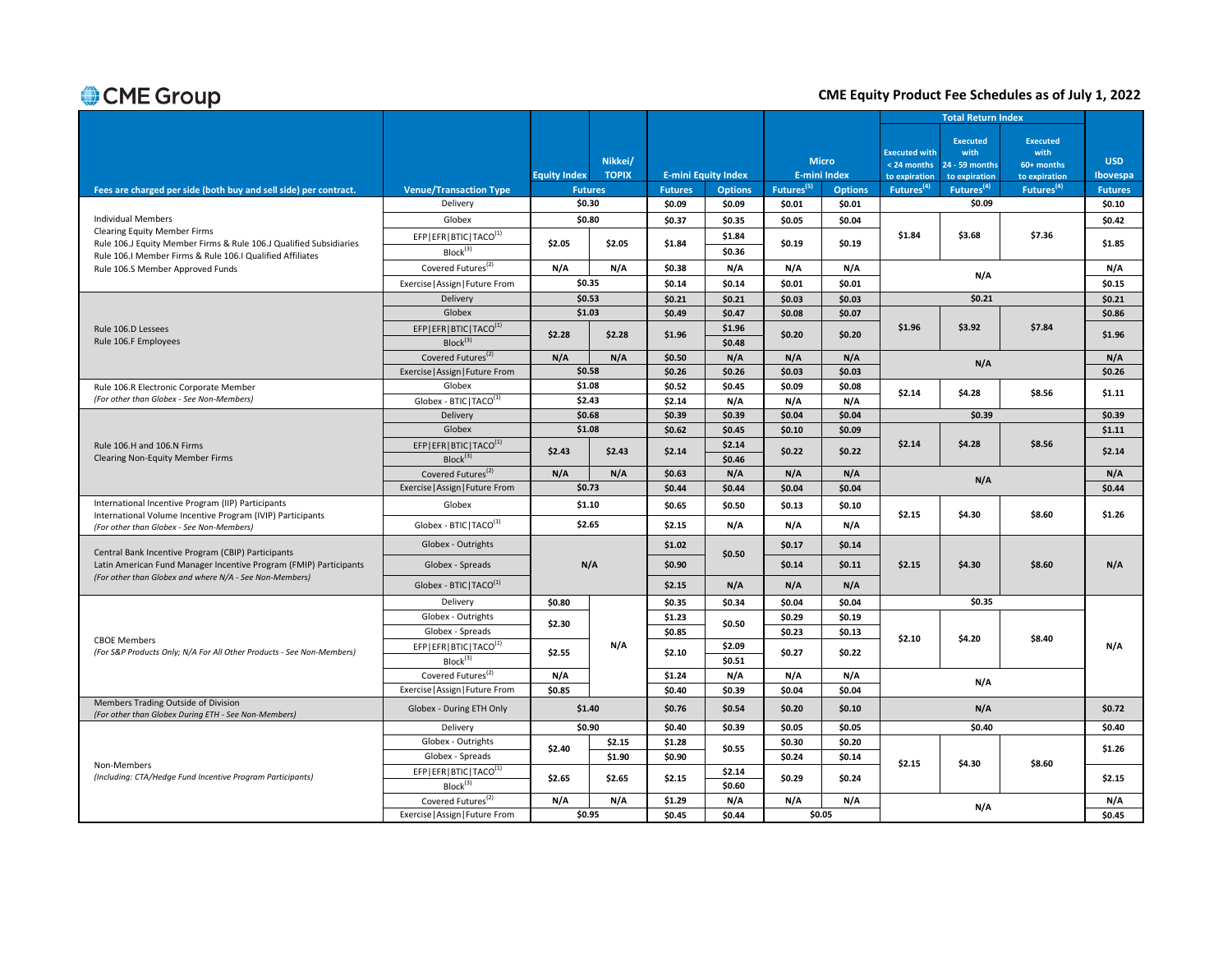

#### **CME Equity Product Fee Schedules as of July 1, 2022**

**CME Equity Product Notes**

(1) BTIC | TACO rate applies to both Globex and ex-pit BTIC (Basis Trade at Index Close) and TACO (Trade at Cash Open) transactions. Effective through July 31, 2022, BTIC transactions of Nikkei 225 Futures will have a disc BTIC|TACO rate also applies to Globex and ex-pit transactions of **BTIC+ and TACO+ Futures**.

(2) Covered Futures rate applies only to block spreads of E-mini S&P 500 Futures [ES] with the corresponding E-mini S&P options. It is not applicable for any other Equity Index Futures or E-mini Equity Index Futures produc exchange fees for these covered futures will be discounted to \$0.20 for members and to \$0.36 for non-members.

(3) Effective through April 30, 2023, the exchange fees for Block transactions in **E-mini S&P 500 Options** will be discounted to \$0.20 for members and to \$0.36 for non-members.

(4) Effective through January 31, 2023, the exchange fees for **AIR Futures on the FTSE 100 Total Return Index [AFR]** will be discounted by 65%.

(5) Effective January 10, 2022, the Micro E-mini Index Futures exchange fee schedule applies to **Nasdaq-100 Volatility Index Futures [VLQ]**.

#### **CME Equity Product Volume Discounts**

On a tiered basis, the Exchange fee for electronically traded E-mini Equity Futures and Options will be reduced for trading volumes exceeding designated monthly average daily volume thresholds. Futures and Options are accu threshold levels. Spread transactions are excluded for Futures, but included for Options. Excludes: E-mini Nikkei 225 Yen Denominated Futures [ENY], S&P 500 Dividend Futures [SDA/SDI], Nasdaq-100 Volatility Index Futures [ **Options [EYC], Nasdaq 100 Dividend Futures [NDA], Russell 2000 Dividend Futures [RDA]**

|                                                                                                                                                                                                                                                                                                                                                                    |                      |                     |                                          |                     | <b>Liquidity Provider Member Firms</b>                                                                                                                                                                                 |              |                                                                                 |                                           |                     |                                                |                 |
|--------------------------------------------------------------------------------------------------------------------------------------------------------------------------------------------------------------------------------------------------------------------------------------------------------------------------------------------------------------------|----------------------|---------------------|------------------------------------------|---------------------|------------------------------------------------------------------------------------------------------------------------------------------------------------------------------------------------------------------------|--------------|---------------------------------------------------------------------------------|-------------------------------------------|---------------------|------------------------------------------------|-----------------|
| <b>E-mini Equity Futures</b><br><b>Member Firms</b>                                                                                                                                                                                                                                                                                                                |                      |                     | <b>E-mini Equity Options</b>             |                     | <b>E-mini Equity Futures</b>                                                                                                                                                                                           |              | <b>Individual Members</b>                                                       | <b>E-mini Equity Futures</b>              |                     | <b>E-mini Equity Options</b>                   |                 |
|                                                                                                                                                                                                                                                                                                                                                                    | Average Daily Volume | <b>Exchange Fee</b> | Average Daily<br><b>Volume Threshold</b> | <b>Exchange Fee</b> | Average Daily Volume                                                                                                                                                                                                   | Exchange Fee |                                                                                 |                                           | <b>Exchange Fee</b> | Average Daily<br>Volume Threshold Exchange Fee |                 |
| <b>Eligible Participants</b>                                                                                                                                                                                                                                                                                                                                       | Threshold (Sides)    | Discount            | (Sides)                                  | <b>Discount</b>     | Threshold (Sides)                                                                                                                                                                                                      | Discount     | <b>Eligible Participants</b>                                                    | Average Daily Volume<br>Threshold (Sides) | <b>Discount</b>     | (Sides)                                        | <b>Discount</b> |
| <b>Clearing Members</b><br>Rule 106.J Equity Member Firms<br>Rule 106.I Members                                                                                                                                                                                                                                                                                    | $0 - 8,500$          | none                | $0 - 5,000$                              | none                | $0 - 3,000$                                                                                                                                                                                                            | none         |                                                                                 | $0 - 250$                                 | none                | $0 - 750$                                      | none            |
|                                                                                                                                                                                                                                                                                                                                                                    | 8.501 - 45.000       | \$0.16              | $5.001 - 35.000$                         | \$0.18              | $3,001 - 25,000$                                                                                                                                                                                                       | \$0.16       | <b>Individual Members</b><br>Rule 106.D Lessees<br>Rule 106.F Employees         | 251 - 1,750                               | \$0.16              | 751 - 5,000                                    | \$0.18          |
|                                                                                                                                                                                                                                                                                                                                                                    | 45,001 - 100,000     | \$0.22              | 35,001 - 60,000                          | \$0.21              | 25,001 - 75,000                                                                                                                                                                                                        | \$0.22       |                                                                                 | 1,751 - 15,000                            | \$0.22              | $5,001 - 12,000$                               | \$0.21          |
| Rule 106.S Member Funds                                                                                                                                                                                                                                                                                                                                            | 100,001 - 135,000    | \$0.23              | 60,001 - 80,000                          | \$0.23              | 75,001 - 100,000                                                                                                                                                                                                       | \$0.23       |                                                                                 | 15,001 - 16,000                           | \$0.23              | 12,001 - 20,000                                | \$0.23          |
|                                                                                                                                                                                                                                                                                                                                                                    | >135,000             | \$0.25              | > 80,000                                 | \$0.24              | >100,000                                                                                                                                                                                                               | \$0.25       |                                                                                 | >16,000                                   | \$0.25              | > 20,000                                       | \$0.24          |
| Volume is aggregated by account owner across accounts, across clearing/billing firms. Clearing Members and<br>their related 106.I. Member(s) accounts will be treated as one firm for purposes of the volume aggregation.<br>For Rule 106.S Member Approved Funds, their associated volume will be aggregated with their related Rule<br>106.J Equity Member Firm. |                      |                     |                                          |                     | For Member Firms that over the<br>previous three-month period have an<br>ADV ≥5,000 contracts (sides) in these<br>products, and either (a) $\geq 60\%$ is<br>passive/resting or (b) ADV ≥40,000 is<br>passive/resting. |              | Volume is aggregated per trading account within a single clearing/billing firm. |                                           |                     |                                                |                 |

| On a tiered basis, for IIP Participants, the Exchange fee for electronically traded E-mini Equity Futures and Options will be reduced for trading volumes<br>exceeding designated monthly average daily volume thresholds. |                              |                     |                              |                     |  |  |  |
|----------------------------------------------------------------------------------------------------------------------------------------------------------------------------------------------------------------------------|------------------------------|---------------------|------------------------------|---------------------|--|--|--|
| <b>IIP Participants</b>                                                                                                                                                                                                    | <b>E-mini Equity Futures</b> |                     | <b>E-mini Equity Options</b> |                     |  |  |  |
|                                                                                                                                                                                                                            | <b>Average Daily</b>         |                     |                              |                     |  |  |  |
|                                                                                                                                                                                                                            | Volume                       | <b>Exchange Fee</b> | Average Daily Volume         | <b>Exchange Fee</b> |  |  |  |
| Eligible Participants                                                                                                                                                                                                      | Threshold (Sides)            | <b>Discount</b>     | Threshold (Sides)            | <b>Discount</b>     |  |  |  |
|                                                                                                                                                                                                                            | $0 - 1.000$                  | \$0.00              | $0 - 1.000$                  | \$0.00              |  |  |  |
| International Incentive Program (IIP) Participants                                                                                                                                                                         | $1,001 - 5,000$              | \$0.20              | $1,001 - 5,000$              | \$0.10              |  |  |  |
|                                                                                                                                                                                                                            | > 5.000                      | \$0.25              | > 5.000                      | \$0.14              |  |  |  |
| Volume is aggregated by account owner across accounts, across clearing/billing firms.                                                                                                                                      |                              |                     |                              |                     |  |  |  |

The preceding fee schedule is provided by CME Group as a quick reference guide for general information purposes. Fees may be changed at any time without notice. This schedule in no way shall be construed as being an offici *may be directed to the EFS Hotline at 312.648.5470.*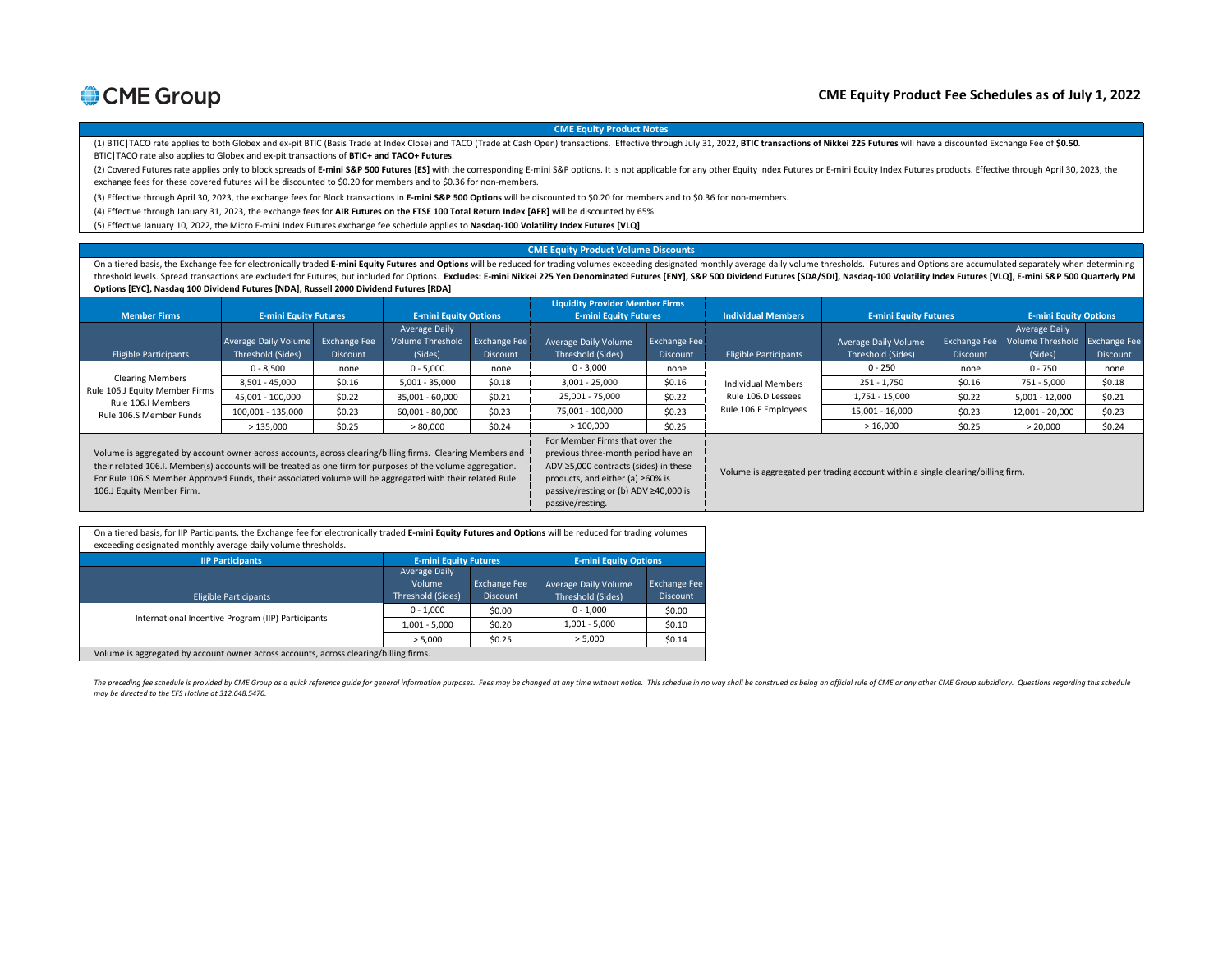### **CME Alternative Investment Product Fee Schedules as of July 1, 2022**

|                                                                                                                              |                                         |                |                |                        |                |                        | <b>Nasdag Water Index</b>              |                                       |                     | <b>S&amp;P GSCI</b> | <b>Case Schiller</b> |
|------------------------------------------------------------------------------------------------------------------------------|-----------------------------------------|----------------|----------------|------------------------|----------------|------------------------|----------------------------------------|---------------------------------------|---------------------|---------------------|----------------------|
|                                                                                                                              |                                         |                |                | <b>Micro</b>           |                | <b>Micro</b>           | <b>Executed with</b><br>< 18 months to | <b>Executed with</b><br>18+ months to |                     | <b>Excess</b>       | <b>Housing</b>       |
|                                                                                                                              |                                         | <b>Bitcoin</b> |                | <b>Bitcoin</b>         | <b>Ether</b>   | <b>Ether</b>           | expiration                             | expiration                            | <b>S&amp;P GSCI</b> | <b>Return</b>       | <b>Index</b>         |
|                                                                                                                              |                                         |                |                | <b>Futures &amp;</b>   |                | <b>Futures &amp;</b>   |                                        |                                       |                     |                     |                      |
| Fees are charged per side (both buy and sell side) per contract.<br><b>Individual Members</b>                                | <b>Venue/Transaction Type</b>           | <b>Futures</b> | <b>Options</b> | Options <sup>(2)</sup> | <b>Futures</b> | Options <sup>(2)</sup> | <b>Futures</b><br>\$0.50               | <b>Futures</b>                        | <b>Swaps</b>        | <b>Futures</b>      | <b>Futures</b>       |
| <b>Clearing Equity Member Firms</b>                                                                                          | Delivery                                | \$1.25         | \$1.25         | \$0.65                 | \$0.75         | \$0.05                 |                                        |                                       | \$1.20              | \$1.00              | \$0.09               |
| Rule 106.J Equity Member Firms & Rule 106.J Qualified Subsidiaries                                                           | Globex                                  | \$3.00         | \$2.50         | \$1.25                 | \$2.00         | \$0.10                 | \$1.00                                 | \$2.00                                |                     |                     | \$0.37               |
| Rule 106.I Member Firms & Rule 106.I Qualified Affiliates                                                                    | EFP   EFR   Block   BTIC <sup>(1)</sup> | \$4.50         | \$3.75         | \$2.00                 | \$3.67         | \$0.16                 | \$1.50                                 | \$3.00                                | \$1.80              | \$1.50              | \$1.84               |
| Rule 106.S Member Approved Funds                                                                                             | Exercise   Assign   Future From         | \$1.30         | \$1.30         | \$0.70                 | \$0.80         | \$0.05                 | N/A                                    |                                       | \$1.20              | \$1.05              | \$0.14               |
|                                                                                                                              | Delivery                                | \$2.00         | \$2.00         | \$1.00                 | \$1.20         | \$0.08\$               | \$0.65                                 |                                       | \$1.20              | \$1.00              | \$0.21               |
| Rule 106.D Lessees                                                                                                           | Globex                                  | \$4.50         | \$4.00         | \$2.00                 | \$2.90         | \$0.16                 | \$1.30                                 | \$2.60                                |                     |                     | \$0.49               |
| Rule 106.F Employees                                                                                                         | EFP EFR Block BTIC <sup>(1)</sup>       | \$6.75         | \$6.00         | \$3.20                 | \$4.41         | \$0.26                 | \$1.95                                 | \$3.90                                | \$1.80              | \$1.50              | \$1.96               |
|                                                                                                                              | Exercise   Assign   Future From         | \$2.05         | \$2.05         | \$1.05                 | \$1.25         | \$0.08\$               |                                        | N/A                                   | \$1.20              | \$1.05              | \$0.26               |
| Rule 106.R Electronic Corporate Member                                                                                       | Globex                                  | \$4.60         | \$4.10         | \$2.05                 | \$2.96         | \$0.17                 | \$1.33                                 | \$2.66                                | \$1.20              | \$1.00              | \$0.52               |
| (For other than Globex - See Non-Members)                                                                                    | Globex - BTIC $(1)$                     | \$6.90         | \$6.15         | \$3.30                 | \$4.46         | \$0.24                 |                                        | N/A                                   | \$1.80              | \$1.50              | \$2.14               |
|                                                                                                                              | Delivery                                | \$2.20         | \$2.20         | \$1.10                 | \$1.32         | \$0.09                 | \$0.72                                 |                                       | \$1.20              | \$1.00              | \$0.39               |
| Rule 106.H and 106.N Firms                                                                                                   | Globex                                  | \$4.90         | \$4.40         | \$2.20                 | \$3.14         | \$0.18                 | \$1.43                                 | \$2.86                                |                     |                     | \$0.62               |
| <b>Clearing Non-Equity Member Firms</b>                                                                                      | EFP EFR Block BTIC(1)                   | \$7.13         | \$6.40         | \$3.55                 | \$4.63         | \$0.29                 | \$2.15                                 | \$4.30                                | \$1.80              | \$1.50              | \$2.14               |
|                                                                                                                              | Exercise   Assign   Future From         | \$2.25         | \$2.25         | \$1.15                 | \$1.37         | \$0.09                 |                                        | N/A                                   | \$1.20              | \$1.05              | \$0.44               |
| International Incentive Program (IIP) Participants<br>International Volume Incentive Program (IVIP) Participants             | Globex                                  | \$6.00         | \$5.00         | \$2.50                 | \$4.00         | \$0.20                 |                                        | N/A                                   | \$1.20              | \$1.00              | \$0.65               |
| (For other than Globex and where N/A - See Non-Members)                                                                      | Globex - $BTIC^{(1)}$                   | \$9.00         | \$7.50         | \$4.00                 | \$7.33         | \$0.32                 |                                        |                                       | \$1.80              | \$1.50              | \$2.15               |
| Central Bank Incentive Program (CBIP) Participants                                                                           | Globex - Outrights                      | \$5.50         | \$4.85         | \$2.50                 | \$4.00         | \$0.20                 |                                        |                                       |                     |                     | \$1.02               |
| Latin American Fund Manager Incentive Program (FMIP) Participants<br>(For other than Globex and where N/A - See Non-Members) | Globex - Spreads                        |                |                |                        |                |                        |                                        | N/A                                   | N/A                 | N/A                 | \$0.90               |
|                                                                                                                              | Globex - $BTIC^{(1)}$                   | \$9.00         | \$7.50         | \$4.00                 | \$7.33         | \$0.32                 |                                        |                                       |                     |                     | \$2.15               |
| Members Trading Outside of Division<br>(For other than Globex During ETH and where N/A - See Non-Members)                    | Globex - During ETH Only                | \$5.75         | \$4.75         | \$2.40                 | \$3.85         | \$0.18                 |                                        | N/A                                   | \$1.20              | \$1.00              | \$0.76               |
|                                                                                                                              | Delivery                                | \$2.50         | \$2.50         | \$1.25                 | \$1.50         | \$0.10                 | \$0.75                                 |                                       |                     |                     | \$0.40               |
|                                                                                                                              | Globex - Outrights                      | \$6.00         |                |                        |                |                        | \$1.50                                 | \$3.00                                | \$1.20              | \$1.00              | \$1.28               |
| Non-Members<br>(Including: CTA/Hedge Fund Incentive Program Participants & CBOE Members)                                     | Globex - Spreads                        |                | \$5.00         | \$2.50                 | \$4.00         | \$0.20                 |                                        |                                       |                     |                     | \$0.90               |
|                                                                                                                              | EFP EFR Block BTIC(1)                   | \$9.00         | \$7.50         | \$4.00                 | \$7.33         | \$0.32                 | \$2.25                                 | \$4.50                                | \$1.80              | \$1.50              | \$2.15               |
|                                                                                                                              | Exercise   Assign   Future From         | \$2.55         | \$2.55         | \$1.30                 | \$1.55         | \$0.10                 |                                        | N/A                                   | \$1.20              | \$1.05              | \$0.45               |

**CME Alternative Investment Product Notes**

(1) BTIC rate applies to both Globex and ex-pit BTIC (Basis Trade at Index Close) transactions.

(2) Effective through July 31, 2022, the exchange fees for Micro Bitcoin Options and Micro Ether Options will be discounted by 50%.

The preceding fee schedule is provided by CME Group as a quick reference guide for general information purposes. Fees may be changed at any time without notice. This schedule in no way shall be construed as being an offici *may be directed to the EFS Hotline at 312.648.5470.*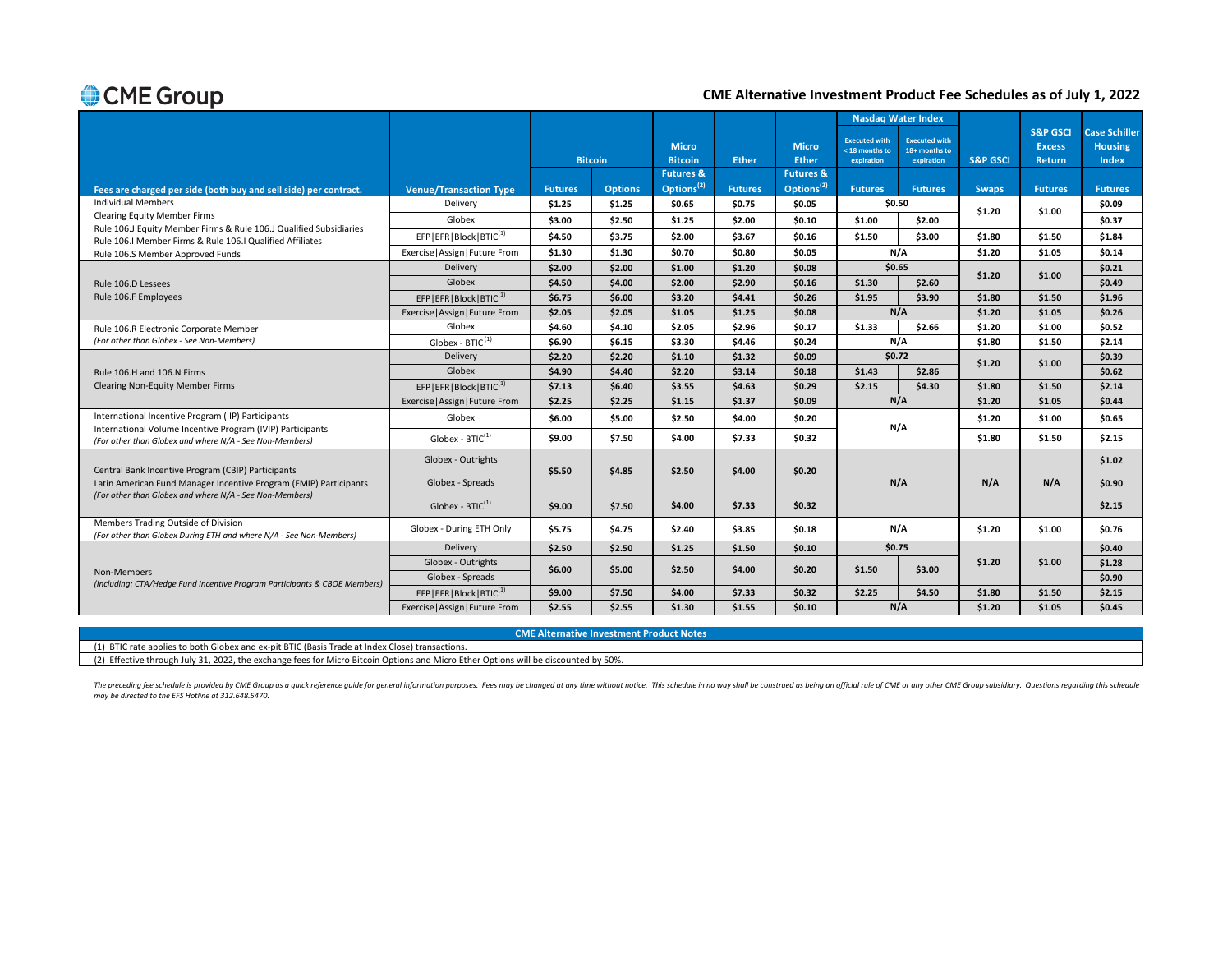### **CME Foreign Exchange Product Fee Schedules as of July 1, 2022**

|                                                                                                                         |                                         | <b>FX</b>                                       | <b>E-mini FX</b> | <b>E-micro FX</b> |  |  |
|-------------------------------------------------------------------------------------------------------------------------|-----------------------------------------|-------------------------------------------------|------------------|-------------------|--|--|
| Fees are charged per side (both buy and sell side) per contract.                                                        | <b>Venue/Transaction Type</b>           | <b>Futures &amp; Options</b>                    | <b>Futures</b>   | <b>Futures</b>    |  |  |
|                                                                                                                         | Delivery                                | \$0.07                                          | \$0.04           | \$0.02            |  |  |
| <b>Individual Members</b>                                                                                               | $Globex^{(1)}$                          | \$0.34                                          | \$0.29           | \$0.05            |  |  |
| <b>Clearing Equity Member Firms</b><br>Rule 106.J Equity Member Firms & Rule 106.J Qualified Subsidiaries               | Globex - FX Link                        | \$0.40                                          | N/A              | N/A               |  |  |
| Rule 106.I Member Firms & Rule 106.I Qualified Affiliates                                                               | $EFP EFR^{(2)}$                         | \$0.65                                          | \$0.65           | \$0.24            |  |  |
| Rule 106.S Member Approved Funds                                                                                        | <b>Block</b>                            | \$1.07                                          | \$1.04           |                   |  |  |
|                                                                                                                         | Exercise   Assign   Future From         | \$0.12                                          | \$0.09           | \$0.07            |  |  |
|                                                                                                                         | Delivery                                | \$0.27                                          | \$0.15           | \$0.02            |  |  |
|                                                                                                                         | $Globex^{(1)}$                          | \$0.52                                          | \$0.40           | \$0.06            |  |  |
| Rule 106.D Lessees                                                                                                      | Globex - FX Link                        | \$0.50                                          | N/A              | N/A               |  |  |
| Rule 106.F Employees                                                                                                    | $EFP EFR^{(2)}$                         | \$0.68                                          | \$0.68           | \$0.25            |  |  |
|                                                                                                                         | <b>Block</b>                            | \$1.27                                          | \$1.15           |                   |  |  |
|                                                                                                                         | Exercise   Assign   Future From         | \$0.32                                          | \$0.20           | \$0.07            |  |  |
| Rule 106.R Electronic Corporate Member                                                                                  | $Globex^{(1)}$                          | \$0.44                                          | \$0.44           | \$0.09            |  |  |
| (For other than Globex - See Non-Members)                                                                               | Globex - FX Link                        | \$0.55                                          | N/A              | N/A               |  |  |
|                                                                                                                         | Delivery                                | \$0.45                                          | \$0.25           | \$0.04            |  |  |
|                                                                                                                         | Globex <sup>(1)</sup>                   | \$0.44                                          | \$0.50           | \$0.09            |  |  |
| Rule 106.H and 106.N Firms                                                                                              | Globex - FX Link                        | \$0.55                                          | N/A              | N/A               |  |  |
| <b>Clearing Non-Equity Member Firms</b>                                                                                 | $EFP EFR^{(2)}$                         | \$0.70                                          | \$0.70           |                   |  |  |
|                                                                                                                         | <b>Block</b>                            | \$1.45                                          | \$1.25           | \$0.28            |  |  |
|                                                                                                                         | Exercise   Assign   Future From         | \$0.50                                          | \$0.30           | \$0.09            |  |  |
| International Incentive Program (IIP) Participants                                                                      | $Globex^{(1)}$                          | \$0.54                                          | \$0.54           | \$0.15            |  |  |
| International Volume Incentive Program (IVIP) Participants<br>(For other than Globex - See Non-Members)                 | Globex - FX Link                        | \$0.60                                          | N/A              | N/A               |  |  |
| Central Bank Incentive Program (CBIP) Participants<br>Latin American Fund Manager Incentive Program (FMIP) Participants | Globex <sup>(1)</sup>                   | \$1.00                                          | \$0.85           | \$0.24            |  |  |
| (For other than Globex - See Non-Members)                                                                               | Globex - FX Link                        | \$0.80                                          | N/A              | N/A               |  |  |
| CTA/Hedge Fund Incentive Program Participants                                                                           | $Globex^{(1)}$                          | <b>Refer to Volume</b><br><b>Discount Notes</b> | \$0.85           | \$0.24            |  |  |
| (For other than Globex and EFP EFR Block - See Non-Members)                                                             | Globex - FX Link                        | \$0.60                                          | N/A              | N/A               |  |  |
|                                                                                                                         | EFP EFR Block                           | <b>Refer to Volume</b><br><b>Discount Notes</b> | \$1.35           | \$0.35            |  |  |
| Members Trading Outside of Division<br>(For other than Globex During ETH - See Non-Members)                             | Globex - During ETH only <sup>(1)</sup> | \$0.85                                          | \$0.60           | \$0.12            |  |  |
|                                                                                                                         | Delivery                                | \$0.60                                          | \$0.35           | \$0.06            |  |  |
| Non-Members                                                                                                             | $Globex^{(1)}$                          | \$1.60                                          | \$0.85           | \$0.24            |  |  |
| (Including: CBOE Members)                                                                                               | Globex - FX Link                        | \$0.80                                          | N/A              | N/A               |  |  |
|                                                                                                                         | EFP EFR Block                           | \$1.60                                          | \$1.35           | \$0.35            |  |  |
|                                                                                                                         | Exercise   Assign   Future From         | \$0.65                                          | \$0.40           | \$0.11            |  |  |
|                                                                                                                         |                                         |                                                 |                  |                   |  |  |

#### **Foreign Exchange Product Notes**

(1) Effective through January 31, 2023, exchange fees for **Globex Spread** transactions in **FX Futures** will be discounted 50% (after any applicable volume discounts), excluding the front quarterly spread during the quarterly roll months of March, June, September, or December.

(2) Effective through January 31, 2023, exchange fees for **EFP|EFR** transactions in **FX Futures & Options and E-mini FX Futures** will be discounted to \$0.52 per side for Members.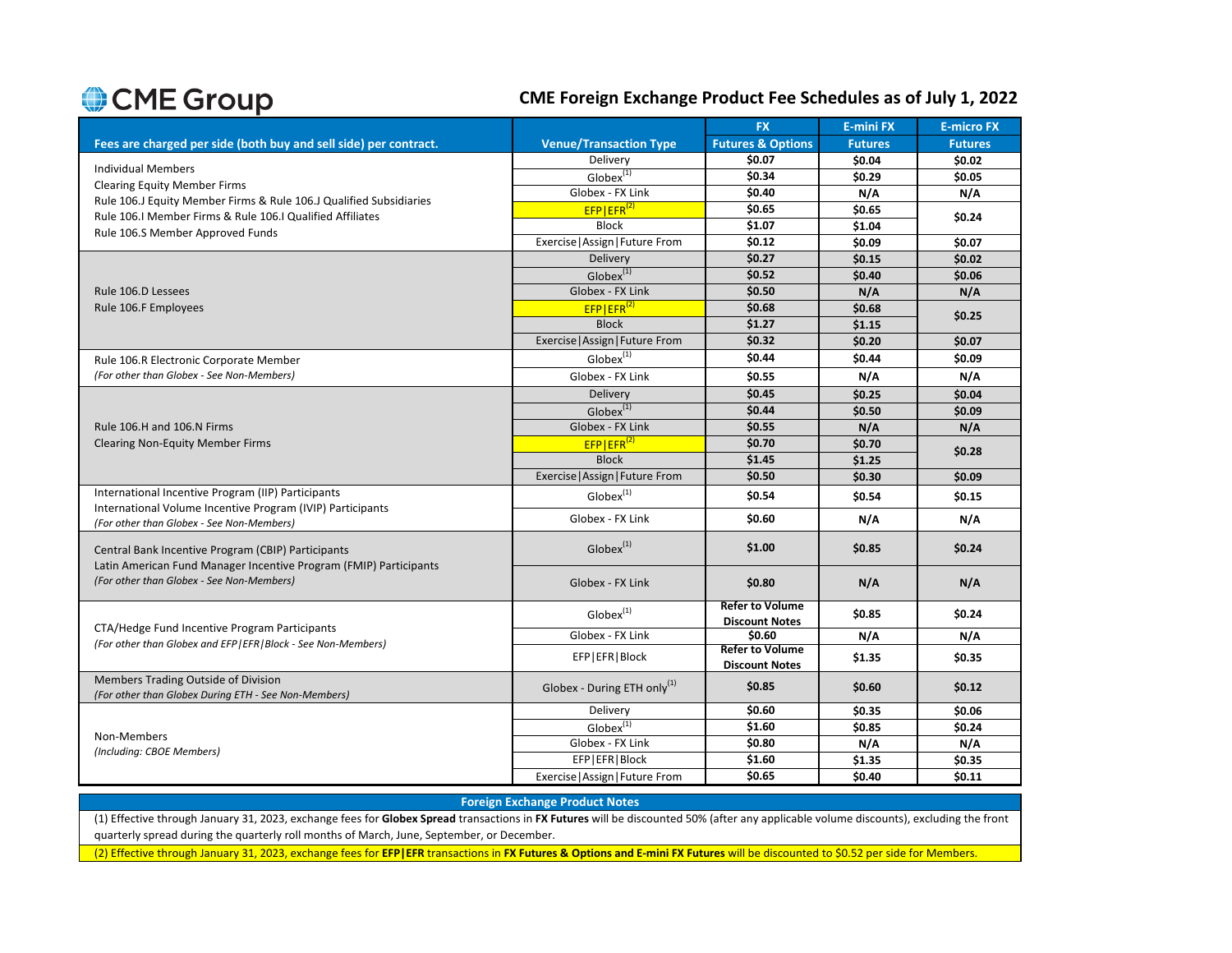### **CME Foreign Exchange Product Fee Schedules as of July 1, 2022**

| On a tiered basis, the Exchange fee for electronically traded FX Futures and E-mini<br>FX Futures combined (excluding FX Futures traded via CME FX Link) will be<br>reduced for trading volumes exceeding designated monthly average daily volume<br>thresholds. |                                                            |                                        | On a tiered basis, the Exchange fee for FX Futures traded via CME FX Link will be reduced for<br>trading volumes exceeding designated monthly average daily volume thresholds. |                                                            |                                             |  |  |  |
|------------------------------------------------------------------------------------------------------------------------------------------------------------------------------------------------------------------------------------------------------------------|------------------------------------------------------------|----------------------------------------|--------------------------------------------------------------------------------------------------------------------------------------------------------------------------------|------------------------------------------------------------|---------------------------------------------|--|--|--|
| <b>Member Firms &amp; Individual Members</b>                                                                                                                                                                                                                     | <b>FX Futures</b><br>& E-mini FX Futures                   |                                        | <b>Member Firms &amp; Individual Members</b>                                                                                                                                   |                                                            | <b>FX Futures</b><br>traded via CME FX Link |  |  |  |
| <b>Eligible Participants</b>                                                                                                                                                                                                                                     | <b>Average Daily</b><br><b>Volume Threshold</b><br>(Sides) | <b>Exchange Fee</b><br><b>Discount</b> | <b>Eligible Participants</b>                                                                                                                                                   | <b>Average Daily</b><br><b>Volume Threshold</b><br>(Sides) | <b>Exchange Fee</b><br><b>Discount</b>      |  |  |  |
| <b>Individual Members</b>                                                                                                                                                                                                                                        | $0 - 6,500$                                                | none                                   | <b>Individual Members</b>                                                                                                                                                      | $0 - 2,000$                                                | none                                        |  |  |  |
| <b>Clearing Members</b>                                                                                                                                                                                                                                          | $6,501 - 15,000$                                           | \$0.15                                 | <b>Clearing Members</b>                                                                                                                                                        | $2,001 - 5,000$                                            | \$0.10                                      |  |  |  |
| Rule 106.J Equity Member Firms<br>Rule 106.I Members<br>Rule 106.S Member Approved Funds                                                                                                                                                                         | >15,000                                                    | \$0.19                                 | Rule 106.J Equity Member Firms<br>Rule 106.I Members<br>Rule 106.S Member Approved Funds                                                                                       | > 5,000                                                    | \$0.20                                      |  |  |  |
|                                                                                                                                                                                                                                                                  |                                                            |                                        |                                                                                                                                                                                |                                                            |                                             |  |  |  |

Volume is aggregated by account owner across accounts, across clearing/billing firms. Clearing Members and their related 106.I. Member(s) accounts will be treated as one firm for purposes of the volume aggregation. For Rule 106.S Member Approved Funds, their associated volume will be aggregated with their related Rule 106.J Equity Member Firm.

| On a tiered basis, for IIP Participants, the Exchange fee for electronically traded<br><b>FX and E-mini FX products</b> combined will be reduced for trading volumes<br>exceeding designated monthly average daily volume thresholds. |                                                  |                     | For CTA/Hedge Fund Program Participants, the Exchange fee for electronically and EFP EFR<br>traded FX Futures and Options will be reduced to a flat discounted rate per calendar quarter that<br>is based on a participant's average daily volume for the prior quarter.<br>Block traded FX Options will be reduced to a flat discounted rate of \$1.46 per side. |                           |                          |  |  |
|---------------------------------------------------------------------------------------------------------------------------------------------------------------------------------------------------------------------------------------|--------------------------------------------------|---------------------|-------------------------------------------------------------------------------------------------------------------------------------------------------------------------------------------------------------------------------------------------------------------------------------------------------------------------------------------------------------------|---------------------------|--------------------------|--|--|
| <b>IIP Participants</b>                                                                                                                                                                                                               | <b>FX Futures/Options</b><br>& E-mini FX Futures |                     | <b>CTA/Hedge Fund Program Participants</b>                                                                                                                                                                                                                                                                                                                        | <b>FX Futures/Options</b> |                          |  |  |
|                                                                                                                                                                                                                                       |                                                  |                     |                                                                                                                                                                                                                                                                                                                                                                   | <b>Prior Quarter</b>      |                          |  |  |
|                                                                                                                                                                                                                                       | <b>Average Daily</b>                             |                     |                                                                                                                                                                                                                                                                                                                                                                   | <b>Average Daily</b>      |                          |  |  |
|                                                                                                                                                                                                                                       | <b>Volume Threshold</b>                          | <b>Exchange Fee</b> |                                                                                                                                                                                                                                                                                                                                                                   | Volume Threshold          | <b>Current Quarter</b>   |  |  |
| <b>Eligible Participants</b>                                                                                                                                                                                                          | (Sides)                                          | <b>Discount</b>     | Eligible Participants                                                                                                                                                                                                                                                                                                                                             | (Sides)                   | <b>Exchange Fee Rate</b> |  |  |
|                                                                                                                                                                                                                                       | $0 - 1,000$                                      | \$0.00              |                                                                                                                                                                                                                                                                                                                                                                   | $0 - 24$                  | \$1.60                   |  |  |
|                                                                                                                                                                                                                                       | $1,001 - 5,000$                                  | \$0.13              |                                                                                                                                                                                                                                                                                                                                                                   | 25 - 250                  | \$1.20                   |  |  |
|                                                                                                                                                                                                                                       | > 5,000                                          | \$0.18              |                                                                                                                                                                                                                                                                                                                                                                   | $251 - 1,000$             | \$1.00                   |  |  |
| International Incentive Program (IIP)                                                                                                                                                                                                 |                                                  |                     | CTA/Hedge Fund Program Participants                                                                                                                                                                                                                                                                                                                               | $1,001 - 2,000$           | \$0.90                   |  |  |
|                                                                                                                                                                                                                                       |                                                  |                     |                                                                                                                                                                                                                                                                                                                                                                   | $2,001 - 5,000$           | \$0.80                   |  |  |
|                                                                                                                                                                                                                                       |                                                  |                     |                                                                                                                                                                                                                                                                                                                                                                   | $5,001 - 7,500$           | \$0.70                   |  |  |
|                                                                                                                                                                                                                                       |                                                  |                     |                                                                                                                                                                                                                                                                                                                                                                   | > 7,500                   | \$0.60                   |  |  |
| Volume is aggregated by account owner across accounts, across clearing/billing firms.                                                                                                                                                 |                                                  |                     |                                                                                                                                                                                                                                                                                                                                                                   |                           |                          |  |  |

*The preceding fee schedule is provided by CME Group as a quick reference guide for general information purposes. Fees may be changed at any time without notice. This schedule in no way shall be construed as being an official rule of CME or any other CME Group subsidiary. Questions regarding this schedule may be directed to the EFS Hotline at 312.648.5470.*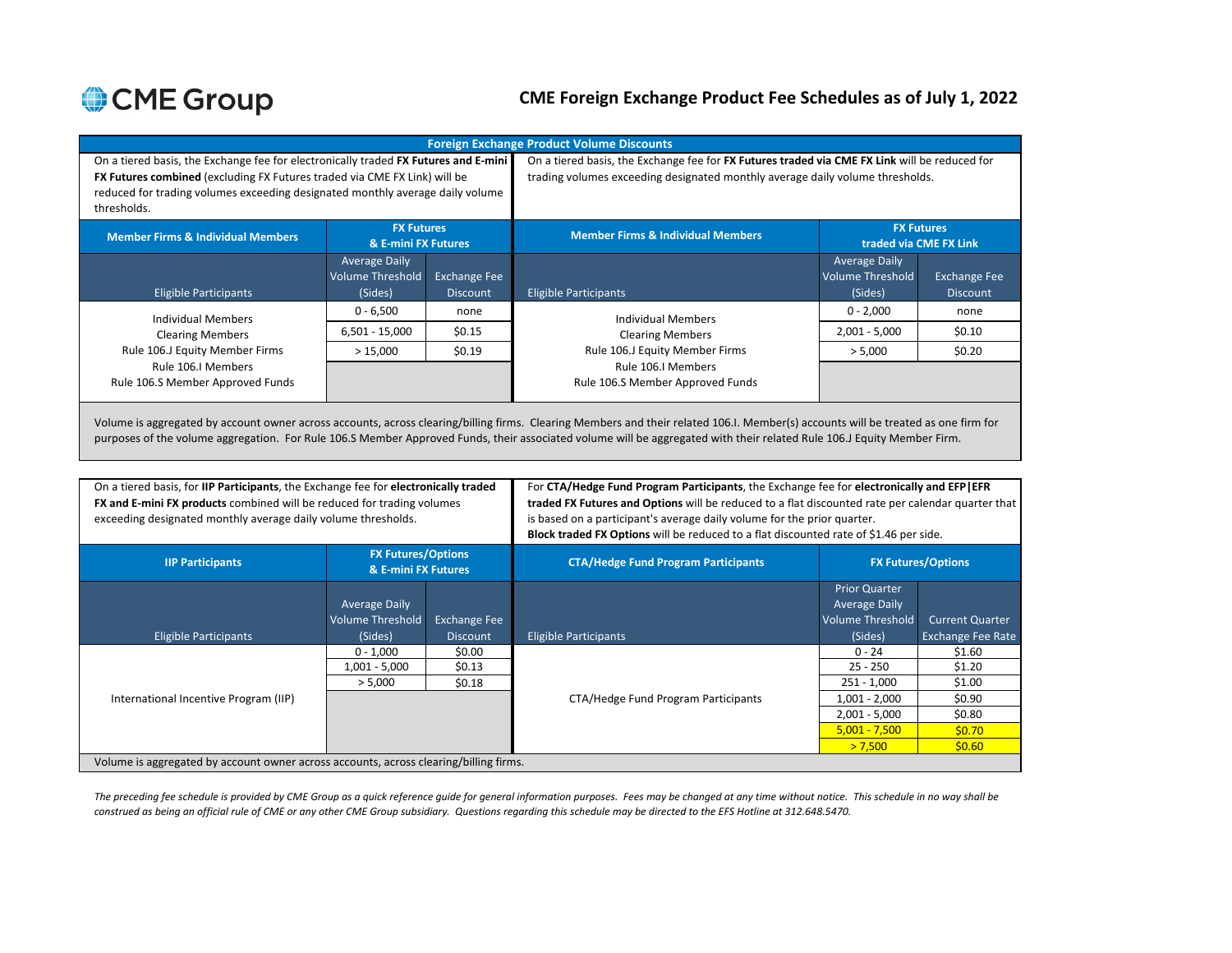### **CME Interest Rate Product Fee Schedules as of July 1, 2022**

|                                                                                                                                 |                                     | <b>Interest Rate</b> |                            |                |  |
|---------------------------------------------------------------------------------------------------------------------------------|-------------------------------------|----------------------|----------------------------|----------------|--|
|                                                                                                                                 |                                     |                      | Futures <sup>(5)</sup>     |                |  |
| Fees are charged per side (both buy and sell side) per contract.                                                                | <b>Venue/Transaction Type</b>       | <b>Front Months</b>  | Back Months <sup>(1)</sup> | <b>Options</b> |  |
| <b>Individual Members</b>                                                                                                       | Open Outcry   Delivery              | \$0.09               |                            | \$0.17         |  |
| <b>Clearing Equity Member Firms</b>                                                                                             | Globex                              | \$0.19               | \$0.14                     | \$0.22         |  |
| Rule 106.J Equity Member Firms & Rule 106.J Qualified Subsidiaries<br>Rule 106.I Member Firms & Rule 106.I Qualified Affiliates | EFP   EFR   Block <sup>(3)(4)</sup> | \$0.29               | \$0.24                     | \$0.34         |  |
| Rule 106.S Member Approved Funds                                                                                                | Exercise   Assign   Future From     | \$0.14               |                            | \$0.14         |  |
|                                                                                                                                 | Open Outcry   Delivery              |                      | \$0.30                     | \$0.30         |  |
| Rule 106.D Lessees                                                                                                              | Globex                              | \$0.37               | \$0.32                     | \$0.42         |  |
| Rule 106.F Employees                                                                                                            | EFP   EFR   Block <sup>(3)(4)</sup> | \$0.50               | \$0.45                     | \$0.55         |  |
|                                                                                                                                 | Exercise   Assign   Future From     | \$0.35               |                            | \$0.35         |  |
| Rule 106.R Electronic Corporate Member                                                                                          | Globex                              | \$0.49               | \$0.44                     | \$0.49         |  |
| (For other than Globex   EFP   EFR   Block - See Non-Members)                                                                   | EFP   EFR   Block $^{(3)(4)}$       | \$0.90               | \$0.85                     | \$0.84         |  |
|                                                                                                                                 | Open Outcry   Delivery              | \$0.49               |                            | \$0.49         |  |
| Rule 106.H and 106.N Firms                                                                                                      | Globex                              | \$0.49               | \$0.44                     | \$0.49         |  |
| <b>Clearing Non-Equity Member Firms</b>                                                                                         | EFP   EFR   Block <sup>(3)(4)</sup> | \$0.69               | \$0.64                     | \$0.69         |  |
|                                                                                                                                 | Exercise   Assign   Future From     | \$0.54               |                            | \$0.54         |  |
|                                                                                                                                 | Open Outcry   Delivery              | \$0.50               |                            | \$0.50         |  |
| International Incentive Program (IIP) Participants                                                                              | Globex                              | \$0.50               |                            | \$0.50         |  |
| International Volume Incentive Program (IVIP) Participants                                                                      | EFP   EFR   Block <sup>(3)(4)</sup> | \$1.35               | \$1.05                     | \$0.99         |  |
|                                                                                                                                 | Exercise   Assign   Future From     | \$0.75               |                            | \$0.69         |  |
|                                                                                                                                 | Open Outcry   Delivery              | \$0.70               |                            | \$0.60         |  |
| Central Bank Incentive Program (CBIP) Participants                                                                              | Globex                              | \$0.75               |                            | \$0.60         |  |
| Latin American Fund Manager Incentive Program (FMIP) Participants                                                               | EFP   EFR   Block <sup>(3)(4)</sup> | \$1.35               | \$1.05                     | \$0.99         |  |
|                                                                                                                                 | Exercise   Assign   Future From     | \$0.75               |                            | \$0.69         |  |
| Members Trading Outside of Division<br>(For other than Globex During ETH - See Non-Members)                                     | Globex - During ETH Only            | \$0.80               | \$0.75                     | \$0.79         |  |
|                                                                                                                                 | Open Outcry   Delivery              | \$0.70               |                            | \$0.75         |  |
|                                                                                                                                 | Globex                              | \$1.25               | \$0.95                     | \$0.89         |  |
| Non-Members<br>(Including: CTA/Hedge Fund Incentive Program Participants & CBOE Members)                                        | Globex - Bundles <sup>(2)</sup>     | \$0.80               |                            | N/A            |  |
|                                                                                                                                 | EFP   EFR   Block <sup>(3)(4)</sup> | \$1.35               | \$1.05                     | \$0.99         |  |
|                                                                                                                                 | Exercise   Assign   Future From     | \$0.75               |                            | \$0.69         |  |

| <b>CME Interest Rate Product Notes</b>                                                                                                                              |
|---------------------------------------------------------------------------------------------------------------------------------------------------------------------|
| (1) The discounted Exchange fee for Back Months applies to Interest Rate Futures contracts with longer than 4-year expirations (Gold through Copper).               |
| (2) The discounted Exchange fee for Globex Bundles applies to Interest Rate Futures contracts transacted as 2-year through 10-year Bundles.                         |
| (3) Effective through July 31, 2022, the Exchange Fee for Block transactions in SOFR Futures and Options is reduced to the same rate as Globex transactions.        |
| (4) Effective through January 31, 2023, the Exchange Fee for Block transactions in Mexican Funding TIIE Futures is reduced to the same rate as Globex transactions. |
|                                                                                                                                                                     |
| $\sim$<br>.  .<br>$\cdots$<br>.<br>.<br>$ -$<br>-----------                                                                                                         |

(5) The Exchange Fee is zero for **Eurodollar Futures** legs resulting from the **Three-Month Eurodollar Futures and Three-Month SOFR Futures Intercommodity Spread (Globex code: SED)**, while the standard Interest Rate Futures fee schedule applies to the **SOFR Futures** legs.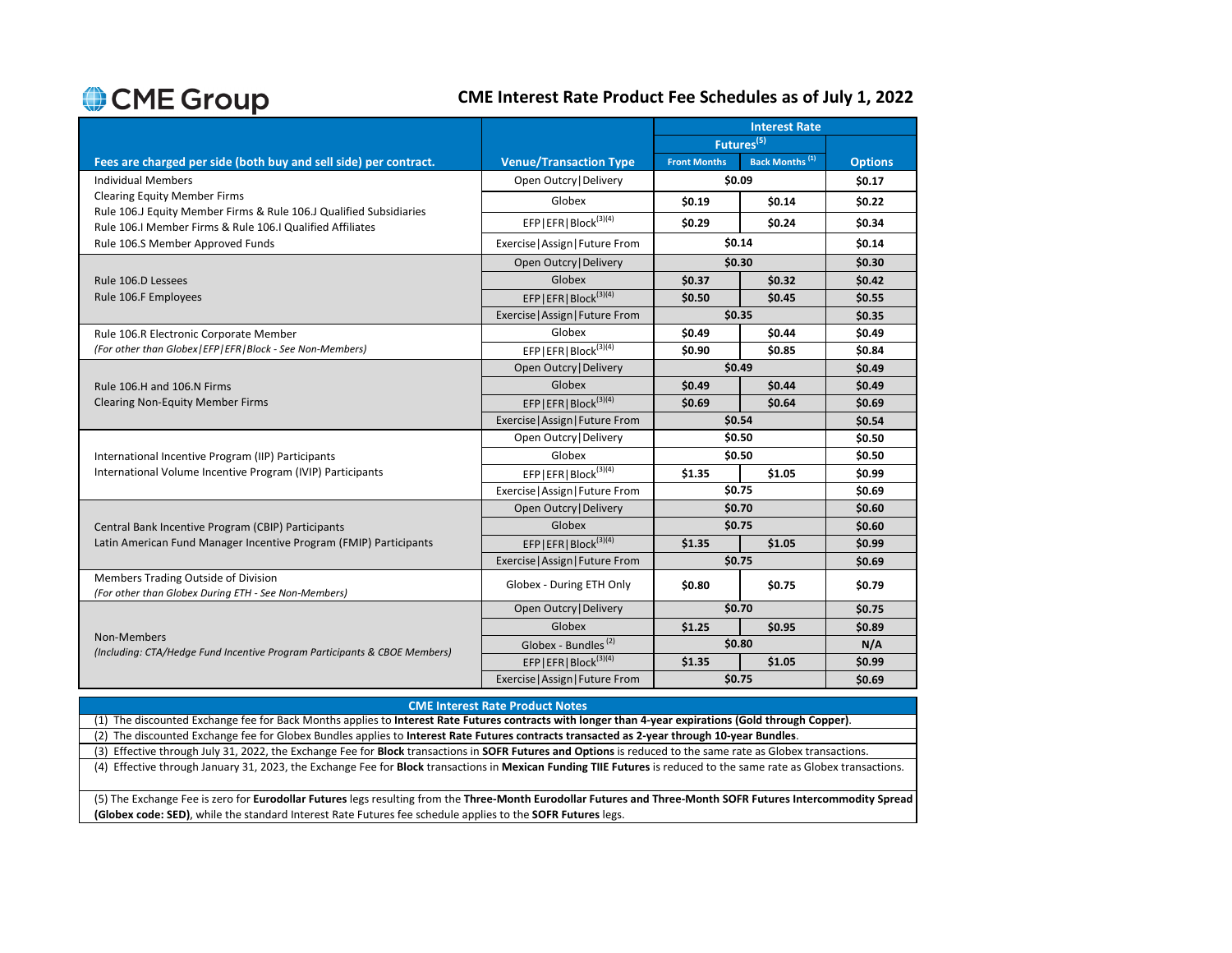### **CME Interest Rate Product Fee Schedules as of July 1, 2022**

|                                                                                                                                                                            |                                                                                                                      |                                        |                                                                                       |                                                    |                                        |                      | <b>CME Interest Rate Product Volume Discounts</b>                                       |  |  |  |  |  |  |  |  |  |  |
|----------------------------------------------------------------------------------------------------------------------------------------------------------------------------|----------------------------------------------------------------------------------------------------------------------|----------------------------------------|---------------------------------------------------------------------------------------|----------------------------------------------------|----------------------------------------|----------------------|-----------------------------------------------------------------------------------------|--|--|--|--|--|--|--|--|--|--|
| On a tiered basis, for IIP Participants, the Exchange fee for electronically traded and open outcry traded Interest Rate Futures and Options combined will be reduced      |                                                                                                                      |                                        |                                                                                       |                                                    |                                        |                      |                                                                                         |  |  |  |  |  |  |  |  |  |  |
| for trading volumes exceeding designated monthly average daily volume thresholds.                                                                                          |                                                                                                                      |                                        |                                                                                       |                                                    |                                        |                      |                                                                                         |  |  |  |  |  |  |  |  |  |  |
| <b>Member Firms, Individual Members &amp; Non-Members</b>                                                                                                                  |                                                                                                                      | <b>Interest Rate Futures</b>           |                                                                                       | <b>Interest Rate Options</b>                       |                                        |                      |                                                                                         |  |  |  |  |  |  |  |  |  |  |
|                                                                                                                                                                            |                                                                                                                      | <b>Average Daily</b>                   |                                                                                       | <b>Average Daily</b>                               |                                        |                      |                                                                                         |  |  |  |  |  |  |  |  |  |  |
|                                                                                                                                                                            |                                                                                                                      | Volume                                 |                                                                                       | Volume                                             |                                        |                      |                                                                                         |  |  |  |  |  |  |  |  |  |  |
|                                                                                                                                                                            |                                                                                                                      | Threshold<br>(Sides)                   | <b>Exchange Fee</b><br><b>Discount</b>                                                | Threshold<br>(Sides)                               | <b>Exchange Fee</b><br><b>Discount</b> |                      |                                                                                         |  |  |  |  |  |  |  |  |  |  |
| <b>Eligible Participants</b><br>Individual Members / Clearing Members                                                                                                      |                                                                                                                      |                                        |                                                                                       |                                                    |                                        |                      |                                                                                         |  |  |  |  |  |  |  |  |  |  |
| Rule 106.J Equity Member Firms / Rule 106.I Members                                                                                                                        |                                                                                                                      | $0 - 30.000$                           | none                                                                                  | $0 - 15.000$                                       | none                                   |                      |                                                                                         |  |  |  |  |  |  |  |  |  |  |
| Rule 106.S Member Approved Funds                                                                                                                                           |                                                                                                                      | 30,001 - 60,000                        | \$0.02                                                                                | 15,001 - 30,000                                    | \$0.02                                 |                      |                                                                                         |  |  |  |  |  |  |  |  |  |  |
| Rule 106.D Lessees / Rule 106.F Employees                                                                                                                                  |                                                                                                                      | 60,001 - 90,000                        | \$0.04                                                                                | 30,001 - 60,000                                    | \$0.04                                 |                      |                                                                                         |  |  |  |  |  |  |  |  |  |  |
| Rule 106.H and 106.N Firms (Open Outcry Only)<br><b>Customers of Member Firms (Non-Members)</b>                                                                            |                                                                                                                      | > 90,000                               | \$0.06                                                                                | >60,000                                            | \$0.06                                 |                      |                                                                                         |  |  |  |  |  |  |  |  |  |  |
| Member Firm volume is aggregated by account owner, across accounts, across clearing/billing firms. Clearing Members and their related 106.I. Member(s) accounts will be    |                                                                                                                      |                                        |                                                                                       |                                                    |                                        |                      |                                                                                         |  |  |  |  |  |  |  |  |  |  |
| treated as one firm for purposes of the volume aggregation. For Rule 106.S Member Approved Funds, their associated volume will be aggregated with their related Rule 106.J |                                                                                                                      |                                        |                                                                                       |                                                    |                                        |                      |                                                                                         |  |  |  |  |  |  |  |  |  |  |
|                                                                                                                                                                            | Equity Member Firm. For all other volume, accumulation is per trading account within a single clearing/billing firm. |                                        |                                                                                       |                                                    |                                        |                      |                                                                                         |  |  |  |  |  |  |  |  |  |  |
|                                                                                                                                                                            |                                                                                                                      |                                        |                                                                                       |                                                    |                                        |                      |                                                                                         |  |  |  |  |  |  |  |  |  |  |
| On a tiered basis, for Rule 106.R and Rule 106.H Member Firms, the                                                                                                         |                                                                                                                      |                                        |                                                                                       |                                                    |                                        |                      | On a tiered basis, for IIP Participants, the Exchange fee for electronically traded and |  |  |  |  |  |  |  |  |  |  |
| Exchange fee for electronically traded Interest Rate Futures will be reduced                                                                                               |                                                                                                                      |                                        |                                                                                       |                                                    |                                        |                      | open outcry traded Interest Rate Futures and Options combined will be reduced for       |  |  |  |  |  |  |  |  |  |  |
| for trading volumes exceeding designated total monthly volume thresholds.                                                                                                  |                                                                                                                      |                                        | trading volumes exceeding designated monthly average daily volume thresholds.         |                                                    |                                        |                      |                                                                                         |  |  |  |  |  |  |  |  |  |  |
|                                                                                                                                                                            |                                                                                                                      |                                        |                                                                                       |                                                    |                                        |                      |                                                                                         |  |  |  |  |  |  |  |  |  |  |
|                                                                                                                                                                            |                                                                                                                      |                                        |                                                                                       |                                                    |                                        |                      | <b>Interest Rate</b>                                                                    |  |  |  |  |  |  |  |  |  |  |
| Rule 106.R & Rule 106.H Member Firms                                                                                                                                       | <b>Interest Rate Futures</b>                                                                                         |                                        |                                                                                       | <b>IIP Participants</b>                            |                                        |                      | <b>Futures &amp; Options</b>                                                            |  |  |  |  |  |  |  |  |  |  |
|                                                                                                                                                                            | <b>Total Monthly</b>                                                                                                 |                                        |                                                                                       |                                                    |                                        | <b>Average Daily</b> |                                                                                         |  |  |  |  |  |  |  |  |  |  |
|                                                                                                                                                                            | Volume                                                                                                               |                                        |                                                                                       |                                                    |                                        | Volume               |                                                                                         |  |  |  |  |  |  |  |  |  |  |
|                                                                                                                                                                            | Threshold<br>(Sides)                                                                                                 | <b>Exchange Fee</b><br><b>Discount</b> |                                                                                       |                                                    |                                        | Threshold<br>(Sides) | <b>Exchange Fee</b><br><b>Discount</b>                                                  |  |  |  |  |  |  |  |  |  |  |
| <b>Eligible Participants</b>                                                                                                                                               |                                                                                                                      |                                        |                                                                                       | <b>Eligible Participants</b>                       |                                        | $0 - 1,000$          | \$0.00                                                                                  |  |  |  |  |  |  |  |  |  |  |
| Rule 106.R Electronic Corporate Member                                                                                                                                     | $0 - 15,000$                                                                                                         | none                                   |                                                                                       |                                                    |                                        |                      |                                                                                         |  |  |  |  |  |  |  |  |  |  |
| Rule 106.H Firms                                                                                                                                                           | 15,001 - 50,000                                                                                                      | \$0.10                                 |                                                                                       | International Incentive Program (IIP) Participants |                                        | $1,001 - 5,000$      | \$0.15                                                                                  |  |  |  |  |  |  |  |  |  |  |
|                                                                                                                                                                            | > 50.000                                                                                                             | \$0.20                                 |                                                                                       |                                                    |                                        | > 5,000              | \$0.25                                                                                  |  |  |  |  |  |  |  |  |  |  |
| Volume is aggregated per Operator ID within a single Bill Firm, for a particular<br>corporate member firm. Trades marked for give-up & give-up transactions are            |                                                                                                                      |                                        |                                                                                       |                                                    |                                        |                      |                                                                                         |  |  |  |  |  |  |  |  |  |  |
| excluded from this program, unless they are trades that were marked for give-up as                                                                                         |                                                                                                                      |                                        | Volume is aggregated by account owner across accounts, across clearing/billing firms. |                                                    |                                        |                      |                                                                                         |  |  |  |  |  |  |  |  |  |  |
| a result of positions being transferred to SGX via the mutual offset process.                                                                                              |                                                                                                                      |                                        |                                                                                       |                                                    |                                        |                      |                                                                                         |  |  |  |  |  |  |  |  |  |  |
|                                                                                                                                                                            |                                                                                                                      |                                        |                                                                                       |                                                    |                                        |                      |                                                                                         |  |  |  |  |  |  |  |  |  |  |

*The preceding fee schedule is provided by CME Group as a quick reference guide for general information purposes. Fees may be changed at any time without notice. This schedule in no way shall be construed as being an official rule of CME or any other CME Group subsidiary. Questions regarding this schedule may be directed to the EFS Hotline at 312.648.5470.*